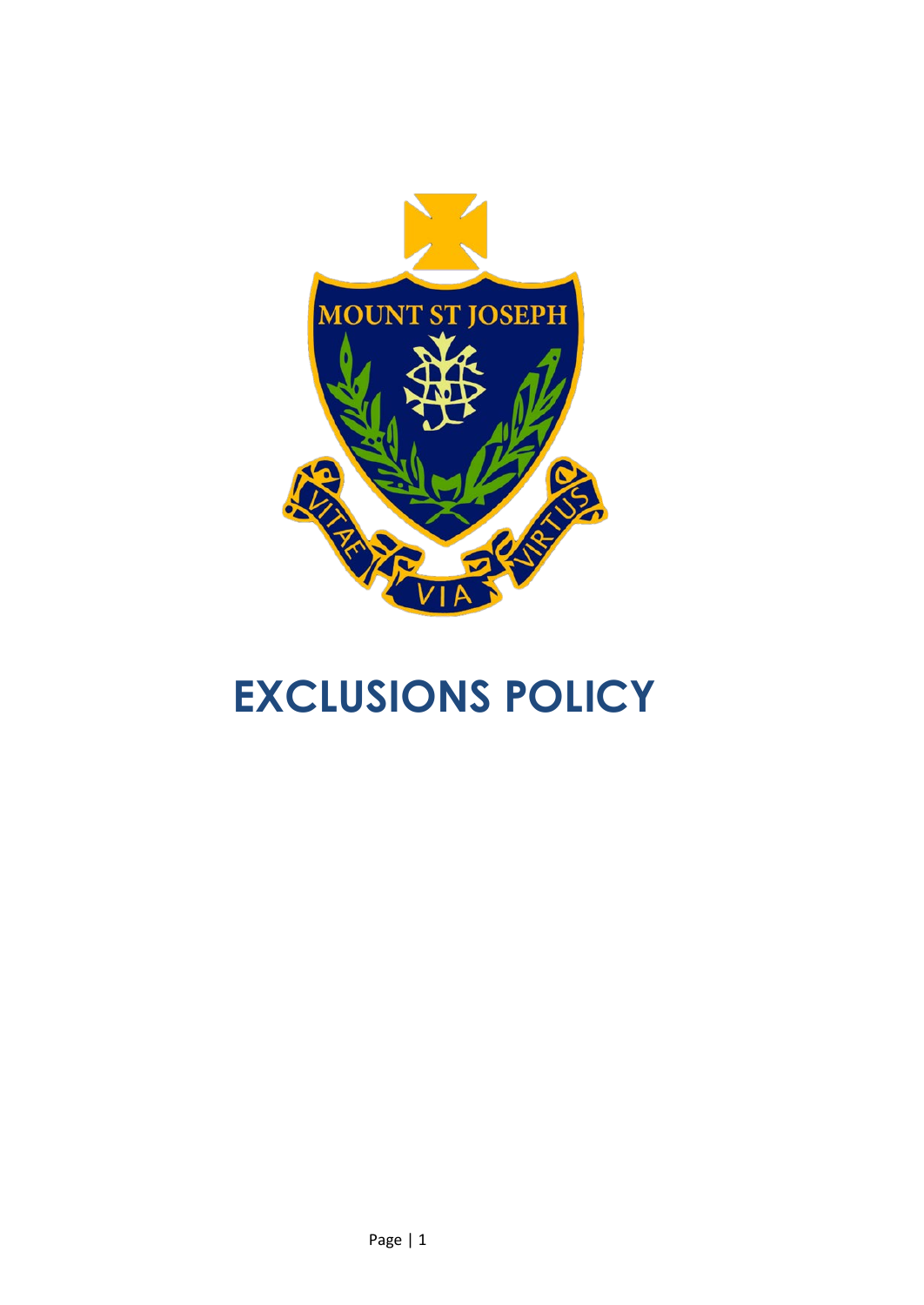| <b>Mount St Joseph Document Control Table</b> |                          |                                             |               |  |
|-----------------------------------------------|--------------------------|---------------------------------------------|---------------|--|
| <b>Document Title:</b>                        | <b>Exclusions Policy</b> | <b>Author</b><br>name<br>post:              | A Devany      |  |
| <b>Version Number:</b>                        | 1.2                      | <b>Document Status:</b>                     | Review by SLT |  |
| <b>Date Approved:</b>                         | <b>April 2018</b>        | <b>Approved By:</b>                         | <b>SLT</b>    |  |
| <b>Effective Date:</b>                        | September 2017           | <b>Date</b><br><b>of</b><br>next<br>review: | 2021          |  |
| <b>Publication</b>                            | Website                  | Date published                              | April 2018    |  |
| method:                                       | Reference Drive          |                                             |               |  |
| Superseded<br><b>Version:</b>                 | 1.1                      |                                             |               |  |

| <b>Document History</b> |              |                                                  |  |
|-------------------------|--------------|--------------------------------------------------|--|
| Versio                  | <b>Date</b>  | <b>Notes on Revisions</b>                        |  |
| n                       |              |                                                  |  |
|                         | 01 Sept 2017 | <b>New Policy</b>                                |  |
| 1.1                     | 01 Jan 2017  | Updated in line with DfE guidance                |  |
|                         |              | https://www.gov.uk/government/uploads/system/u   |  |
|                         |              | ploads/attachment_data/file/641418/20170831_Excl |  |
|                         |              | usion_Stat_guidance_Web_version.pdf              |  |
|                         |              | Approved by Governors 26.04.2018                 |  |
| 1.2                     | 01 Sept 2019 | No recommended updates published                 |  |
|                         | 01 Sept 2020 | No recommended updates published                 |  |
|                         | 01 Sept 2021 | Reviewed – information reorganized.              |  |
|                         |              |                                                  |  |
|                         |              |                                                  |  |
|                         |              |                                                  |  |
|                         |              |                                                  |  |
|                         |              |                                                  |  |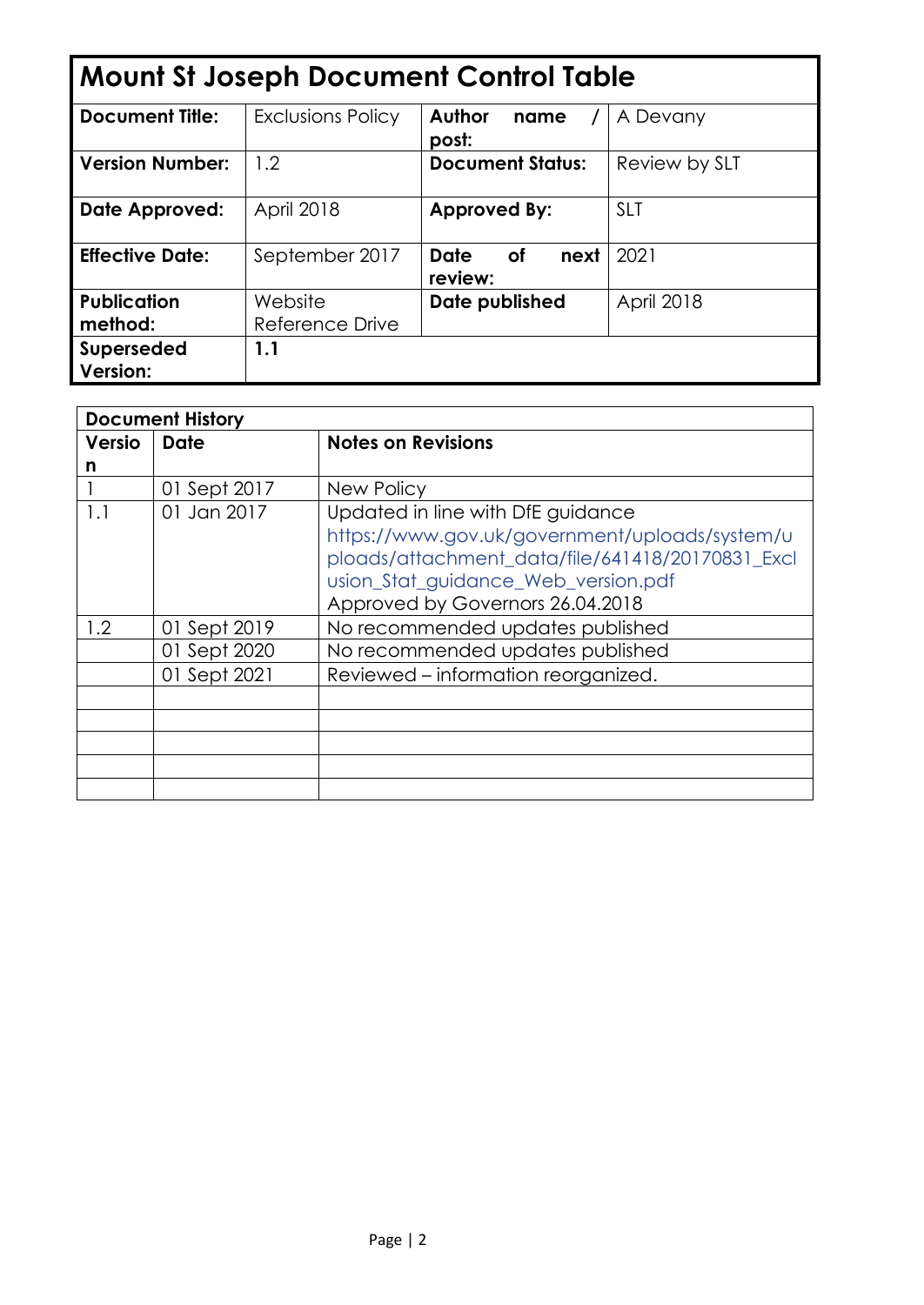# **Rationale**

At the core of our vision is the belief that the overwhelming majority of young people are best served in a school environment and that every means of support should be used to keep them there.

Exclusion from school is used as a sanction for a serious breach of school rules. The Headteacher can exclude a student on disciplinary grounds. The behaviour of students outside school may be relevant and can be considered as grounds for an exclusion decision.

Exclusions are used only where necessary; alternative sanctions are always considered and used whenever they are more appropriate.

Permanent exclusion will only be used as a last resort and when allowing the child to remain in school would be seriously detrimental to the education or welfare of the student, other students or staff; or where this would seriously undermine the good discipline of the school.

This document is intended to give a clear indication to staff, parents and students of the typical circumstances within which the Headteacher will consider using their powers to exclude and the procedures that will be followed in exercising them.

When assessing whether an exclusion is appropriate for a student, consideration should also be given to the Bolton MB Council (Local Authority) document – *Keeping on Track*, *June 2017*.

# **Supporting students at risk of exclusion**

For those students at risk of exclusion, the school will put additional support or intervention measures into place as a graduated response to try and stop exclusion from happening. These can be either support or sanctions and could include, but are not limited by:

# **Alternative Support**

- Engaging with parents
- Change in teaching class or set
- Liaison with the SENDCo to consider possible interventions within school
- Personalised timetables
- Allocation of a mentor or keyworker
- Pastoral Support Plan
- Timeout card
- Early Help form Completed
- Referral for specialist internal or external support e.g. counsellor
- Referral to the inclusion panel
- Managed transfer to another school

# **Alternative Sanctions / Actions**

- Detention
- Report card
- Restorative Justice or mediation
- Extended / altered school day
- Community service
- Pastoral Support Programme
- Referral to remove
- Referral to inclusion
- Isolation
- Other relevant sanctions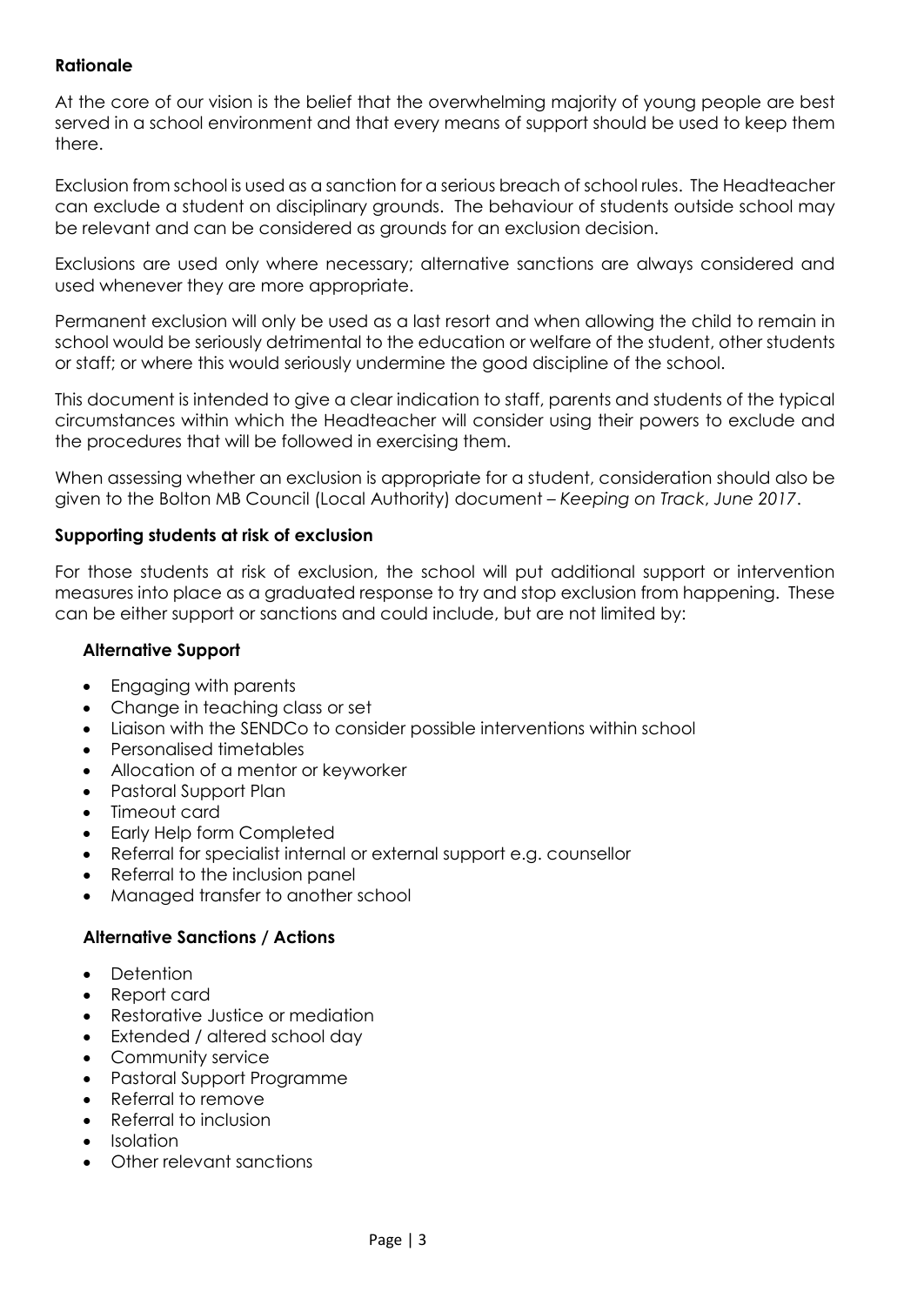# **Consideration of preliminary factors**

- Students age and health
- Students response to the incident
- Previous behaviour record
- Extenuating circumstances such as medical, disability, SEND, EAL
- Other influences that may have contributed to the behaviour
- Degree of severity and frequency of the behaviour and likelihood of it occurring
- Effects on learning
- Effects on the school community
- Health and safety implications for other students and staff
- Whether the incident happened within school or on the way to / from school

# **Fixed-term exclusion**

Whilst having regard to the circumstances of each individual incident, the Headteacher will be likely to consider the use of a fixed term exclusion in the following instances:

- Assault
- Verbal abuse
- Persistent or on-going disruption to the learning environment
- Defiance by sustained challenge to the authority of a member of staff
- Intimidating behaviour, bullying or harassment (including on the grounds of race, ethnicity, religion, disability or sexual orientation)
- Persistent defiance of a school rule
- Dangerous or potentially dangerous behaviour
- Acts of vandalism
- Possession and use of drugs
- Possession and use of alcohol
- Conduct that is likely to bring the school into disrepute
- Smoking offences
- Returning to the school site during an exclusion following a previous warning / offence
- Failure to engage positively in a return from exclusion meeting

This list is not exhaustive; it is designed to give an indication of the behaviour for which a fixedterm exclusion may be considered. The severity and frequency of incidents will be looked at and the length of the fixed-term exclusion will reflect this. In the case of a one-off incident that is deemed to be extremely severe, then a permanent exclusion may be applied instead of a fixed-term exclusion.

A fixed-term exclusion will usually be from ½ to 5 days in length in order to minimise the disruption to learning that results from extended absence within school. Occasionally a longer exclusion of between 6 and 45 days may be given. The school has a duty to arrange education from the sixth day of a fixed period of exclusion. The exact length of the fixed-term exclusion will depend on the:

- Number of incidents that have occurred and are being considered
- Severity of incident(s)
- History of previous incidents or fixed-term exclusions and/or referrals to the Behaviour Support Centre. Repeated fixed-term exclusions for similar incidents may increase in length if progress is not evident.

Each incident will be considered and dealt with individually and only the Headteacher or Deputy Headteacher in their absence can exclude a student. \**In extreme or urgent cases, this can be actioned by an Assistant Headteacher and the decision later reviewed by the Headteacher.*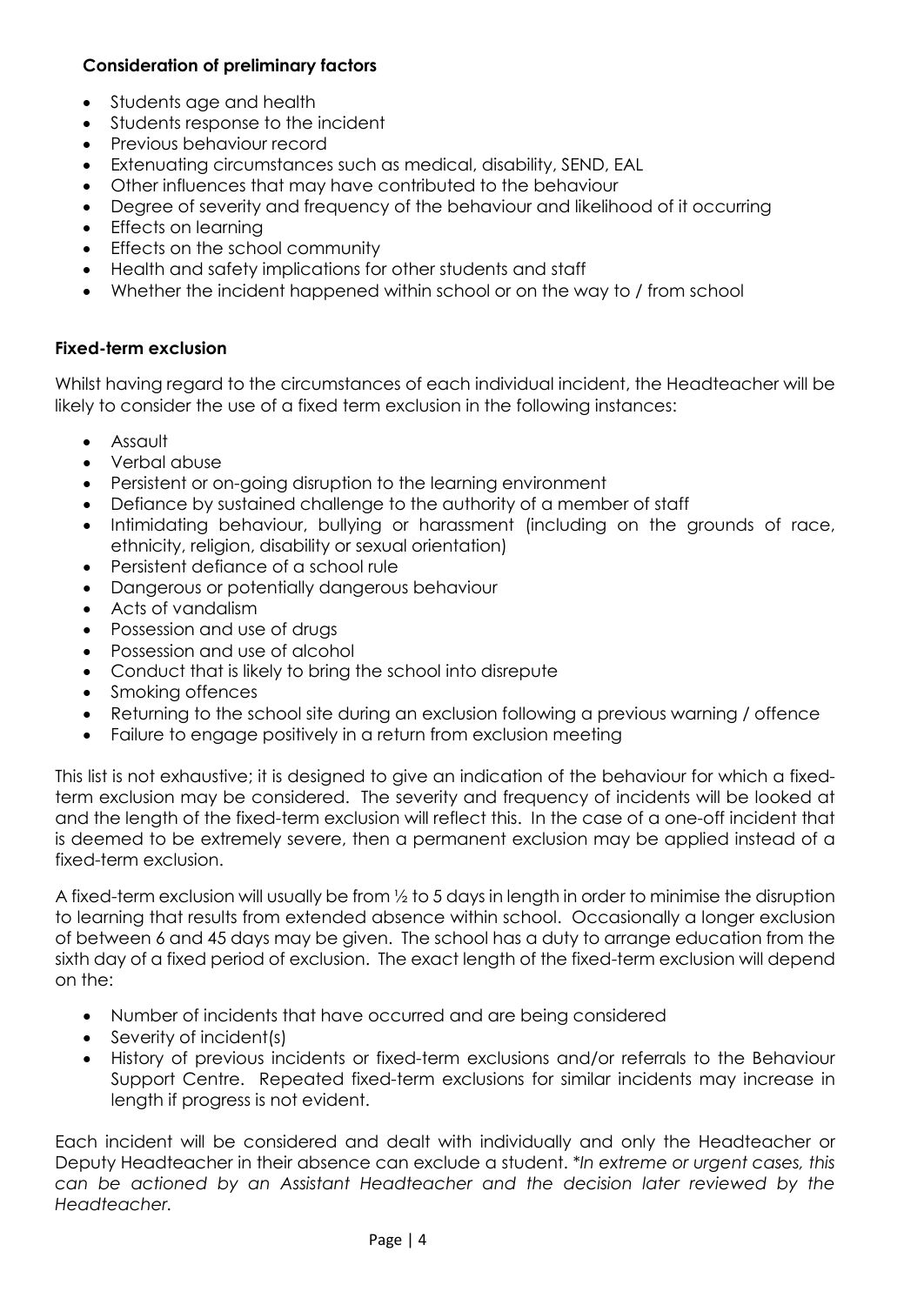# **Permanent Exclusion**

A decision to exclude a child permanently is a serious one. It can either be taken for a one-off offence which is deemed to be extremely serious or have a seriously damaging effect on the life of the school or the health, safety and wellbeing of other students or staff.

This can include, but is not limited by:

- Serious actual, or threatened violence against another student or member of staff
- Carrying an offensive weapon
- Supplying an illegal drug
- Sexual abuse or assault
- Possession and use of drugs
- Serious breach of health and safety
- Persistent defiance
- Persistent disruptive behaviour

Alternatively, it can be the final step in a process for dealing with disciplinary offences following a wide range of other strategies that have been tried, without success.

#### **Making a decision on an exclusion**

There are clear procedures in the school for investigating incidents that occur and collecting statements. Where possible, statements will be collected on the same day from the student, victim, other witnesses and staff. Where necessary, witness statements will be made anonymous, if this information needs to be presented to governors in a review meeting. Following a full investigation, the Headteacher will review what has taken place and use the 'balance of probabilities' argument if there are any discrepancies in the statements collected.

It is sometimes necessary to fixed-term exclude a student for a short period of time \*(usually between ½ and 5 days) pending further investigation into an incident, or consideration of the evidence collected. As soon as possible, the Headteacher will make the decision to:

- Not extend the exclusion further
- Extend the exclusion so that it becomes a longer fixed-term exclusion
- Make the exclusion permanent

The decision to exclude will be taken:

- Only by the Headteacher or the Deputy Headteacher
- On all the evidence available at the time
- On the balance of probabilities

During a fixed-term exclusion, the excluded student is not permitted to be on or directly outside the school site at any time. An additional fixed-term exclusion may be issued to students who are in breach of this regulation. In addition, an excluded student should not be in a public place during school hours. A parent may receive a fixed penalty fine if their child is found in a public place without good reason. If an excluded student is found in breach of these regulations then the matter will be reported to Bolton MB Council.

In exceptional cases, usually were further evidence has come to light, a further fixed-term exclusion may be issued to begin immediately after the first term ends; or a permanent exclusion may be issued after the end of the fixed term.

#### **Informing parents / carers of the exclusion**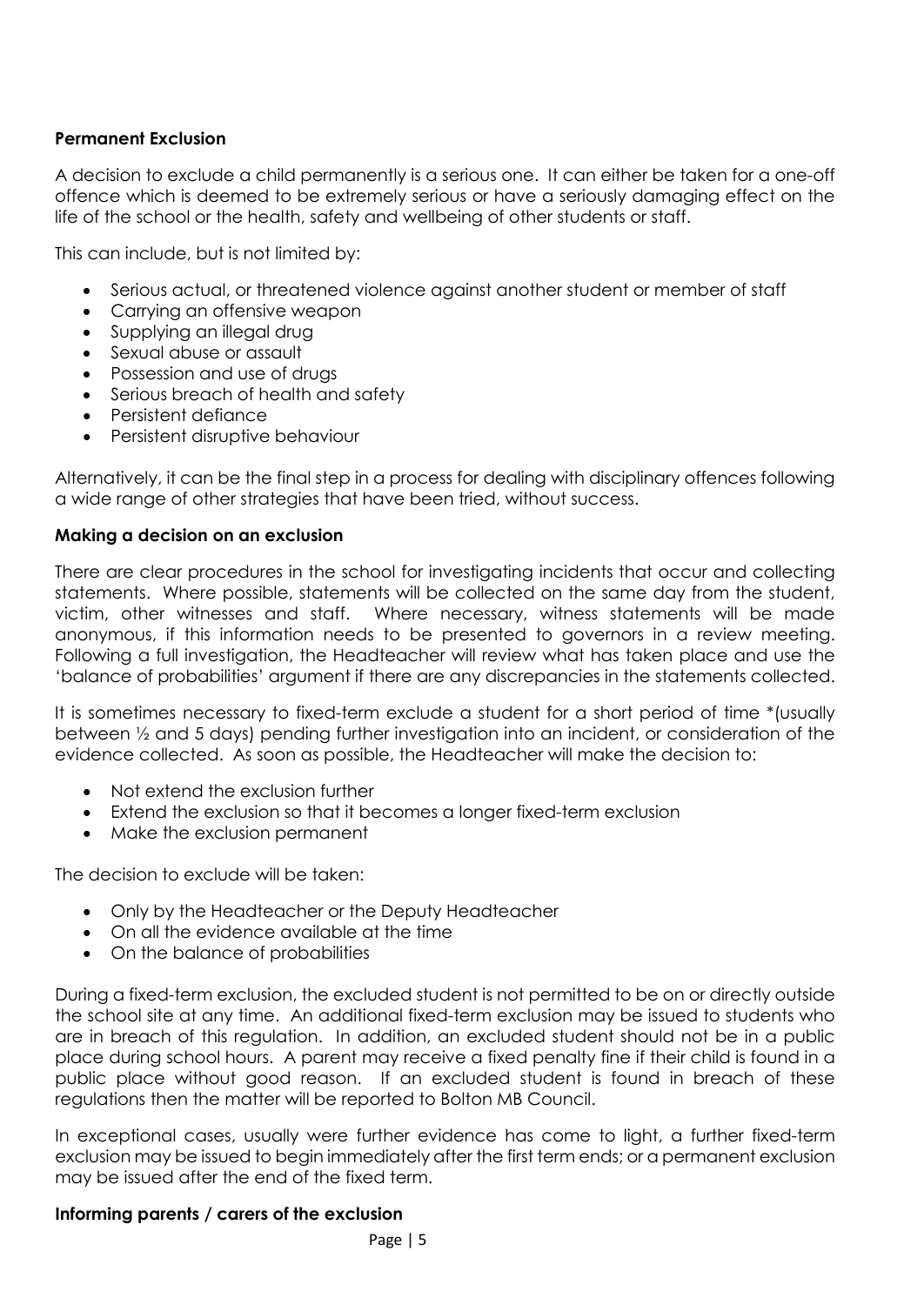Parents / carers will be informed by telephone on the day that the decision to exclude has been taken. This decision will be communicated in writing and a letter posted by the school in accordance with the guidance.

If exclusion will prevent a student from taking a public examination, arrangements may be made for the exam to be taken if there is not another opportunity for the student to sit the exam.

# **Fixed term exclusions - work for excluded students**

The school will provide work for students who are excluded from 1 to 5 days. Parents are expected to contact the school to arrange to receive the work set.

For fixed-term exclusions of 6 or more days, the school will organise education off site.

# **Fixed term exclusions - reintegration**

Students returning to school after a fixed-term exclusion are expected to attend a reintegration meeting at the school with their parent/carer. The purpose of this meeting is to ensure that the student has a successful return to school by reminding them of the school's expectations and identifying the support or intervention that is needed. Parents / carers are required to attend the reintegration meeting. Where a parent / carer does not attend, the decision to re-admit the student into general lessons may be postponed and they may remain in the intervention centre until an alternative meeting has been arranged. All students returning from exclusion spend the first few days back in school in the Intervention Centre.

Where a student returning from a fixed-term exclusion does so via the school's behaviour support centre, the decision will be made on an individual basis.

For repeat offenders receiving numerous fixed-term exclusions, appropriate support will be put into place.

# **Fixed term exclusions - the review and appeals procedure – right to make representations**

For all exclusions, parents / carers have the right to request make representations to the governors to review the Headteacher's decision to exclude if they are unhappy with the school's decision.

The governors have the power to:

- Uphold exclusions if they believe that the evidence presented indicates that, on the balance of probabilities, the student was involved in the incident(s)
- Overturn the exclusion if they believe there is not enough evidence to confirm that, on the balance of probabilities, the student was involved in the incident. This can result in the direct reinstatement of the student either immediately or on a specified date.

The governors do not have the power to reduce or increase the length of any exclusion that the Headteacher has applied.

If the governors uphold a fixed term exclusion, then the parent / carer has the right to request an independent review panel.

# **Permanent exclusions – the review and appeals procedure – right to make representations**

The school will notify, without delay, the Governing Body and Local Authority of a permanent exclusion. If a student lives outside the local authority area of which the school is situated, the school will notify the 'home authority' of the student.

The parents / carers have the right to make representations to the governors to review the Headteacher's decision to exclude if they are unhappy with the decision. The following parties must be invited to a meeting of the Governing Body and allowed to make representations: